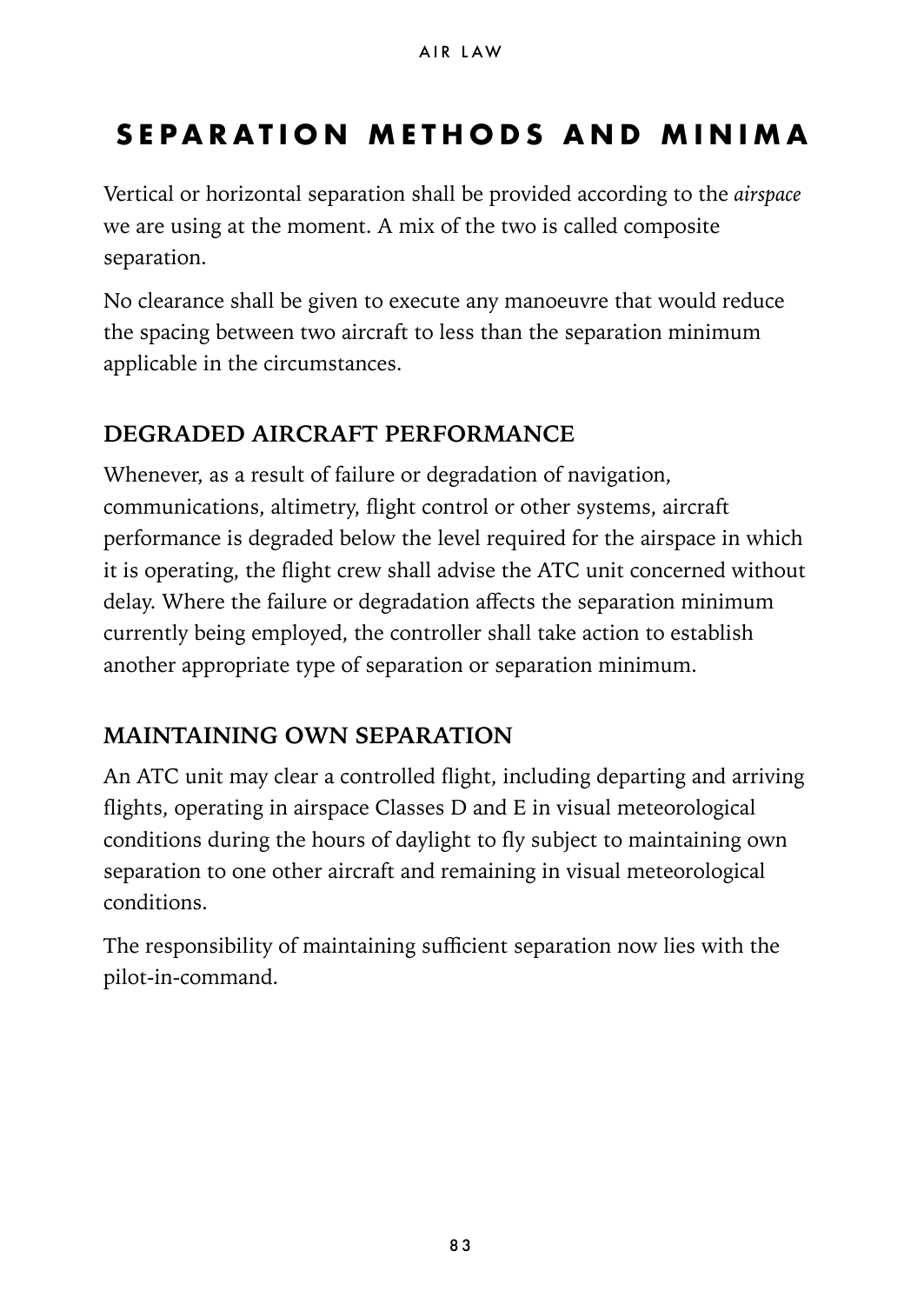## **VERTICAL SEPARATION MINIMA (VSM)**

Vertical separation is obtained by requiring aircraft using prescribed altimeter setting procedures to operate at different levels expressed in terms of flight levels or altitudes.

The vertical separation minimum shall be:

- a) a nominal 300 m (1000 ft) below FL290; and
- b) a nominal 600 m (2000 ft) at or above this level; except for
- c) within designated airspace, subject to a regional air navigation agreement (RVSM - reduced vertical separation minima): a nominal 300 m (1000 ft) below FL 410 or a higher level where so prescribed for use under specified conditions, and a nominal 600 m (2000 ft) at or above this level.

#### *Explained: RVSM cruising levels are defined as those between FL290 and F410 inclusive.*

As far as practicable, cruising levels of aircraft flying to the same destination shall be assigned in a manner that will be correct for an approach sequence at destination.

Pilots in direct communication with each other may, with their concurrence, be cleared to maintain a specified vertical separation between their aircraft during ascent or descent.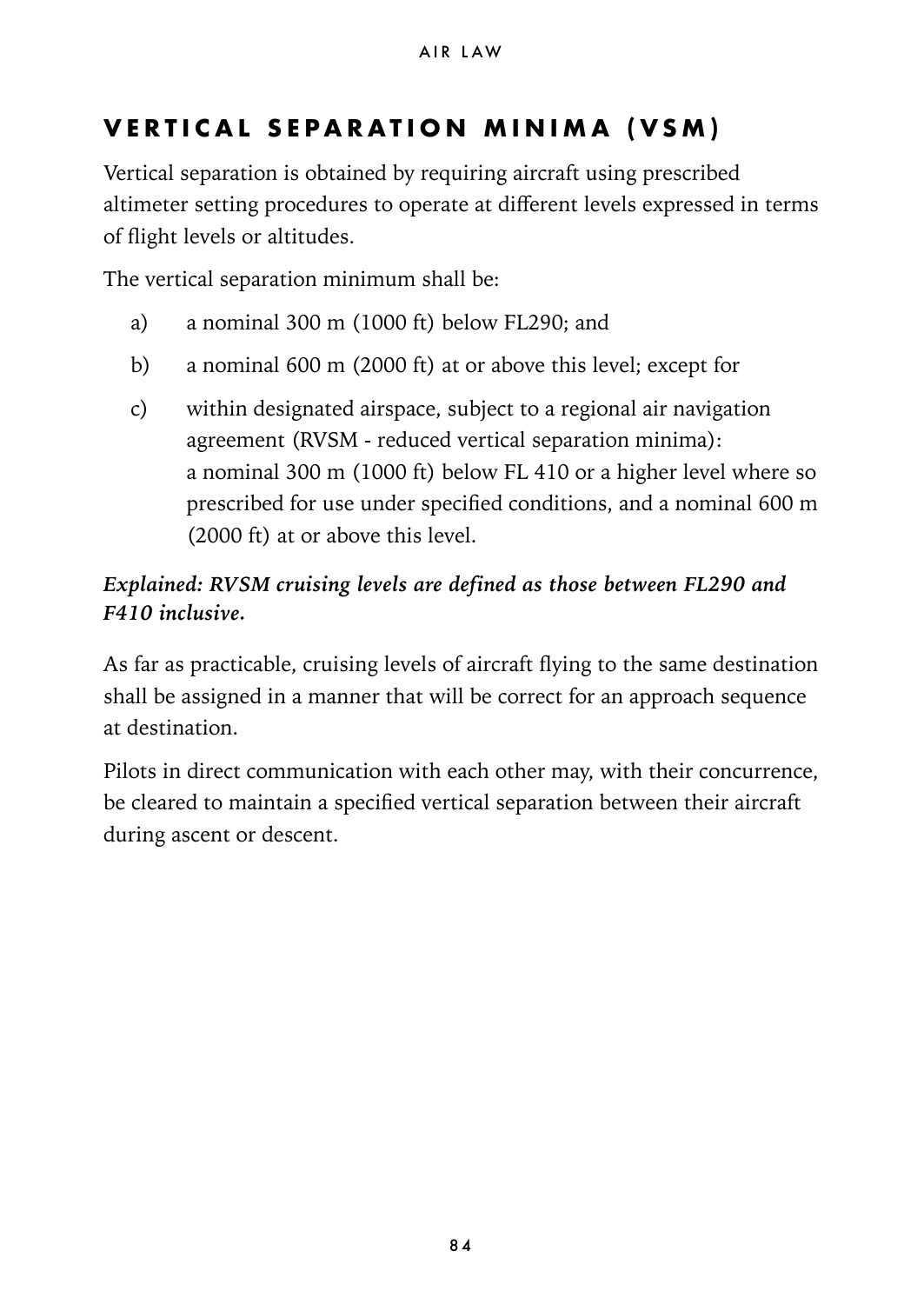## **HORIZONTAL SEPARATION**

The two main methods for horizontal separation are lateral and longitudinal.



*Lateral vs longitudinal separation*

#### **LATERAL SEPARATION**

Lateral separation of aircraft is obtained by requiring operation on different routes or in different geographical locations as determined by visual observation, by the use of navigation aids or by the use of area navigation (RNAV) equipment.

#### **Geographical separation**

Geographical separation based position reports which positively indicate the aircraft are over different geographic locations as determined visually or by reference to a navigation aid.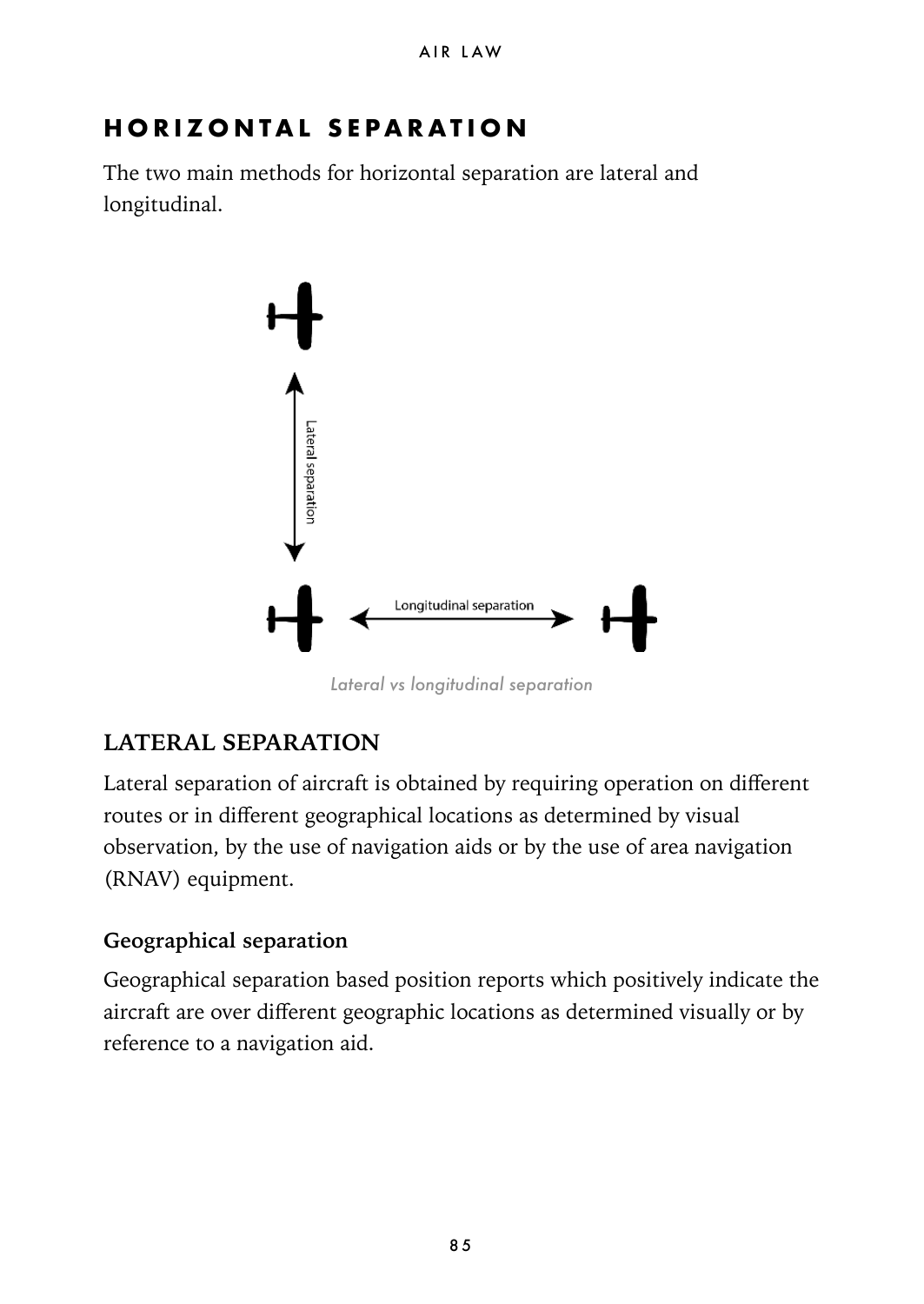#### **Track separation**

This can be achieved between aircraft using the same type of navigation aid or method by requiring aircraft to fly on specified tracks which are separated by a minimum amount appropriate to the navigation aid employed.



*Track separation with the use of VOR (left side) and NDB (right side)*

### **The distance required for track separation is 15 NM with a track divergence of:**

15° with the use of VOR

30° with the use of NDB

45° when Dead Reckoning (DR)

### **LONGITUDINAL SEPARATION**

Longitudinal separation is applied so that the spacing between aircraft is never less than a specified amount.

For aircraft following the same or diverging tracks, longitudinal separation may be achieved by requiring aircraft to make position reports and comparing the time of their reports.

DME, NDB and GNSS may be used to confirm positions

Reduced separation may apply if the leading aircraft is maintaining a higher speed than the following aircraft.

### **RADAR SEPARATION**

When radar surveillance is used, the minimum horizontal separation is 5 nm.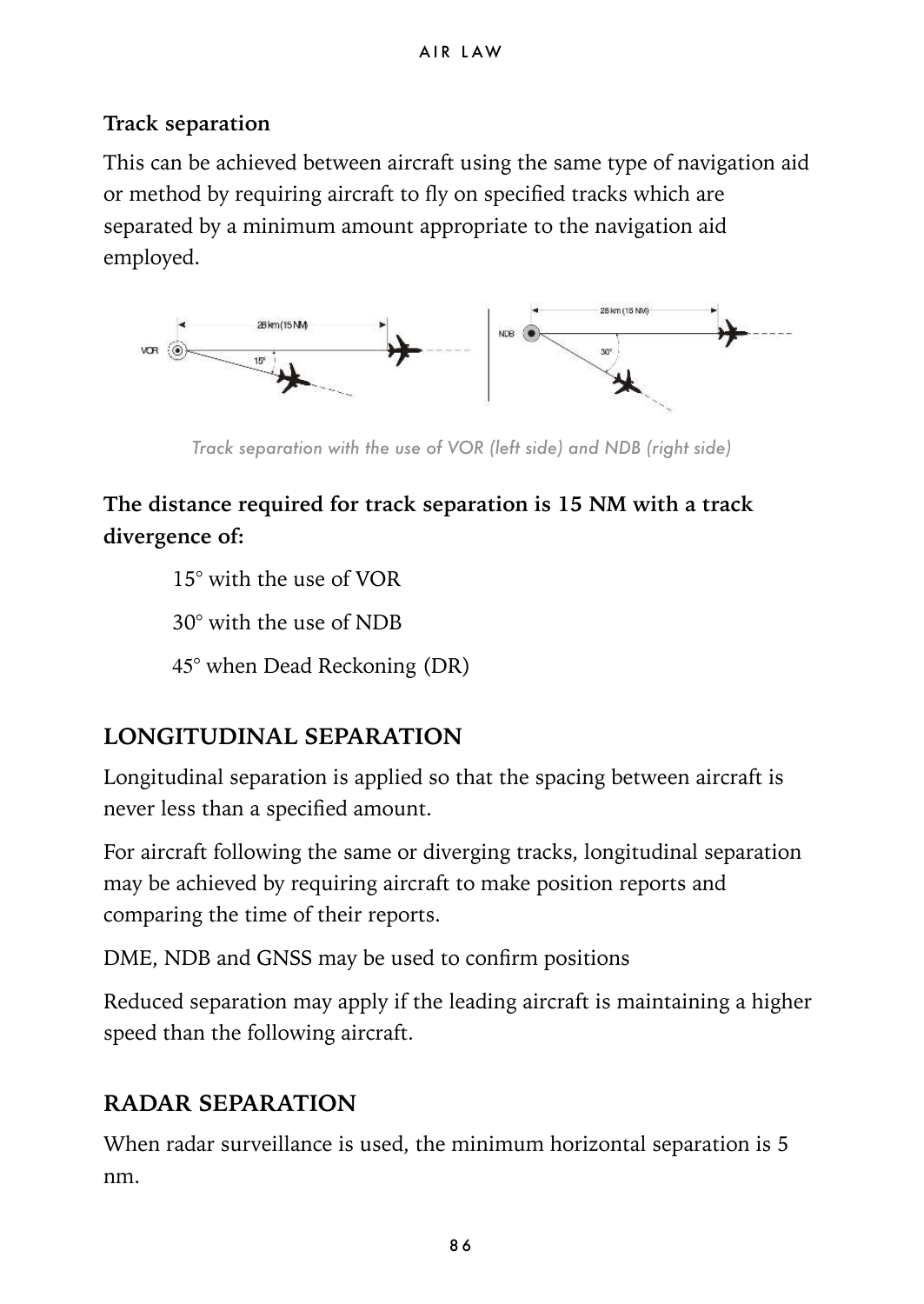### **COMPOSITE SEPARATION**

Composite separation is a combination of vertical separation and one of the other forms of horizontal separation (lateral or longitudinal).

It should be noted that composite separation is *not* meant to be used in a surveillance environment (radar). In practice, this means oceanic flights.

It allows using minima for each which may be lower than, but not less than half of, those used for each of the combined elements when applied individually.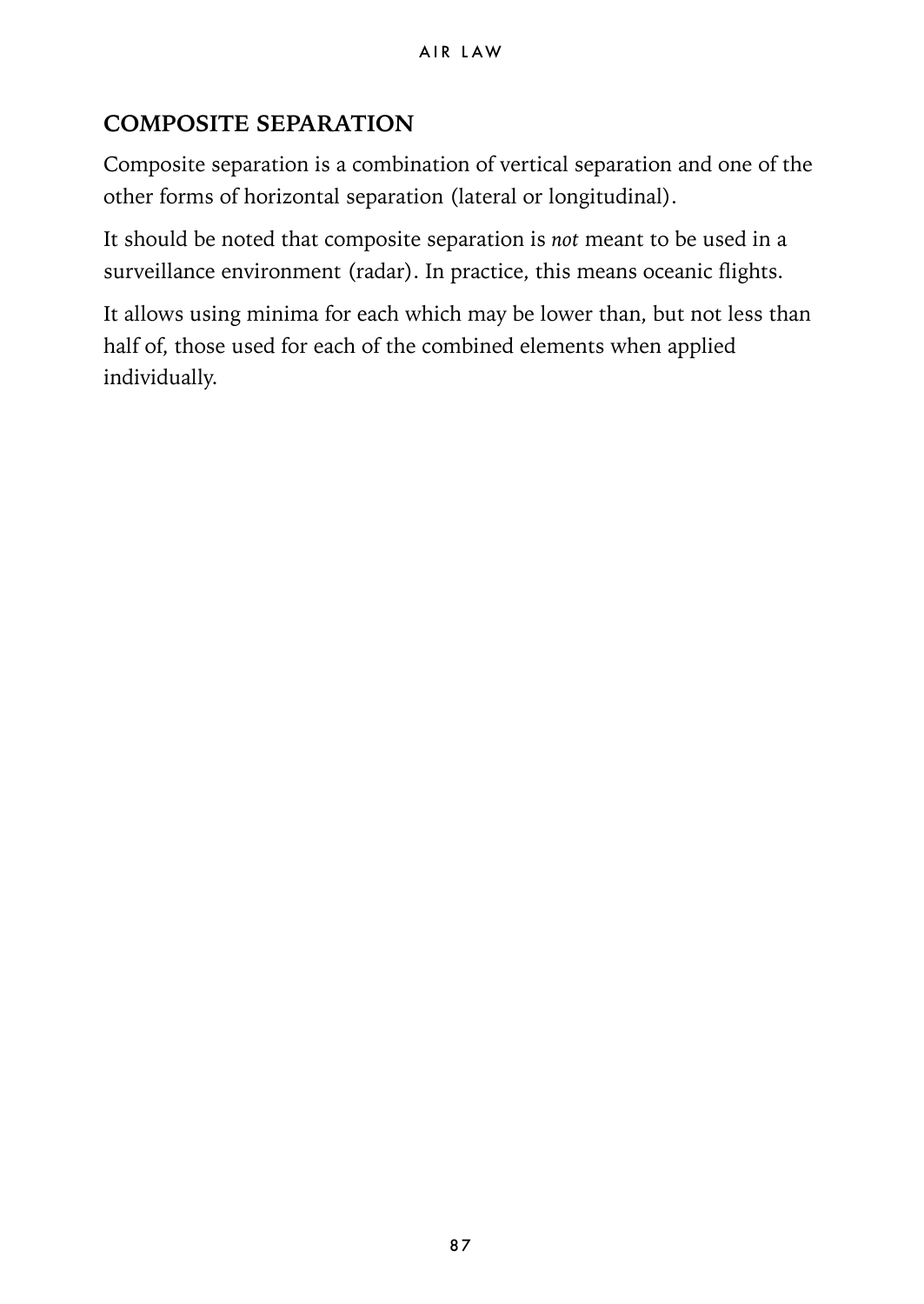## **SEPARATION IN THE VICINITY OF AERODROMES**

#### **VISUAL APPROACH**

An IFR flight may be cleared to execute a visual approach provided the pilot can maintain visual reference to the terrain and:

- a) the reported ceiling is at or above the level of the beginning of the initial approach segment for the aircraft so cleared; or
- b) the pilot reports at the level of the beginning of the initial approach segment or at any time during the instrument approach procedure that the meteorological conditions are such that with reasonable assurance a visual approach and landing can be completed.

Separation shall be provided between an aircraft cleared to execute a visual approach and other arriving and departing aircraft.

### **CLEARANCES TO MAINTAINING OWN SEPARATION WHILE IN VMC**

It is obvious that a VFR flight must remain in VMC at all times. Accordingly, the issuance of a clearance to a VFR flight to fly subject to maintaining own separation and remaining in visual meteorological conditions has no other object than to signify that, for the duration of the clearance, separation from other aircraft by air traffic control is not provided.

### **INSTRUMENT APPROACH**

The approach control unit shall specify the instrument approach procedure to be used by arriving aircraft. A flight crew may request an alternative procedure and, if circumstances permit, should be cleared accordingly.

If a pilot reports or it is clearly apparent to the ATC unit that the pilot is not familiar with an instrument approach procedure being carried out, only the final approach track has to be given to them by ATC.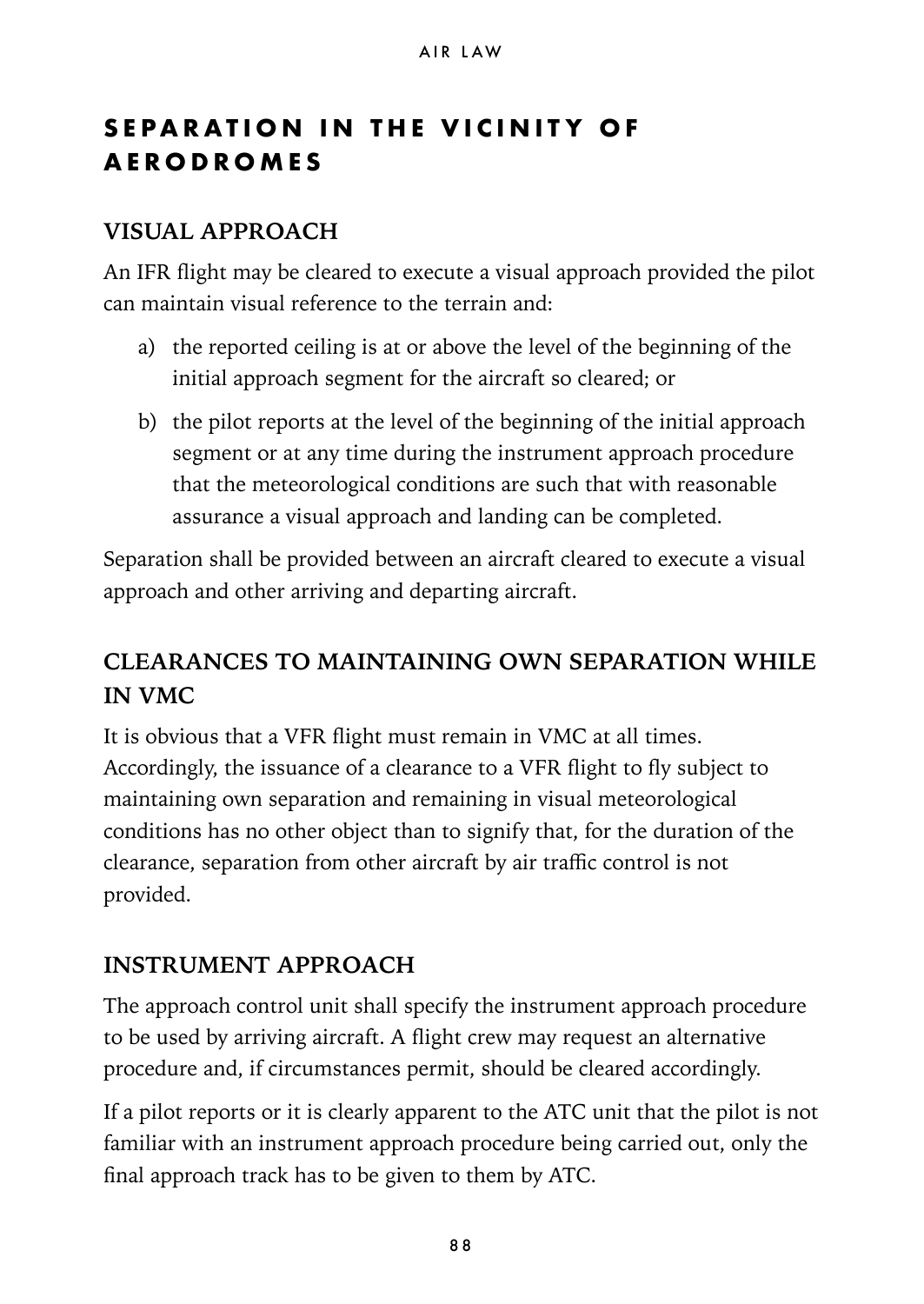#### **HOLDING**

Levels at a holding fix or visual holding location shall as far as practicable be assigned in a manner that will facilitate clearing each aircraft to approach in its proper priority. Normally, the first aircraft to arrive over a holding fix or visual holding location should be at the lowest level, with following aircraft at successively higher levels.

### **APPROACH SEQUENCE**

The approach sequence shall be established in a manner which will facilitate arrival of the maximum number of aircraft with the least average delay.

#### **Priority shall be given to:**

- a) an aircraft which anticipates being compelled to land because of factors affecting the safe operation of the aircraft (engine failure, shortage of fuel, etc.);
- b) hospital aircraft or aircraft carrying any sick or seriously injured person requiring urgent medical attention;
- c) aircraft engaged in search and rescue operations; and
- d) other aircraft as may be determined by the appropriate authority.

If the pilot of an aircraft in an approach sequence has indicated an intention to hold for weather improvement, or for other reasons, such action shall be approved. However, when other holding aircraft indicate intention to continue their approach to land, the pilot desiring to hold will be cleared to an adjacent fix for holding awaiting weather change or re-routing. Alternatively, the aircraft should be given a clearance to place it at the top of the approach sequence so that other holding aircraft may be permitted to land.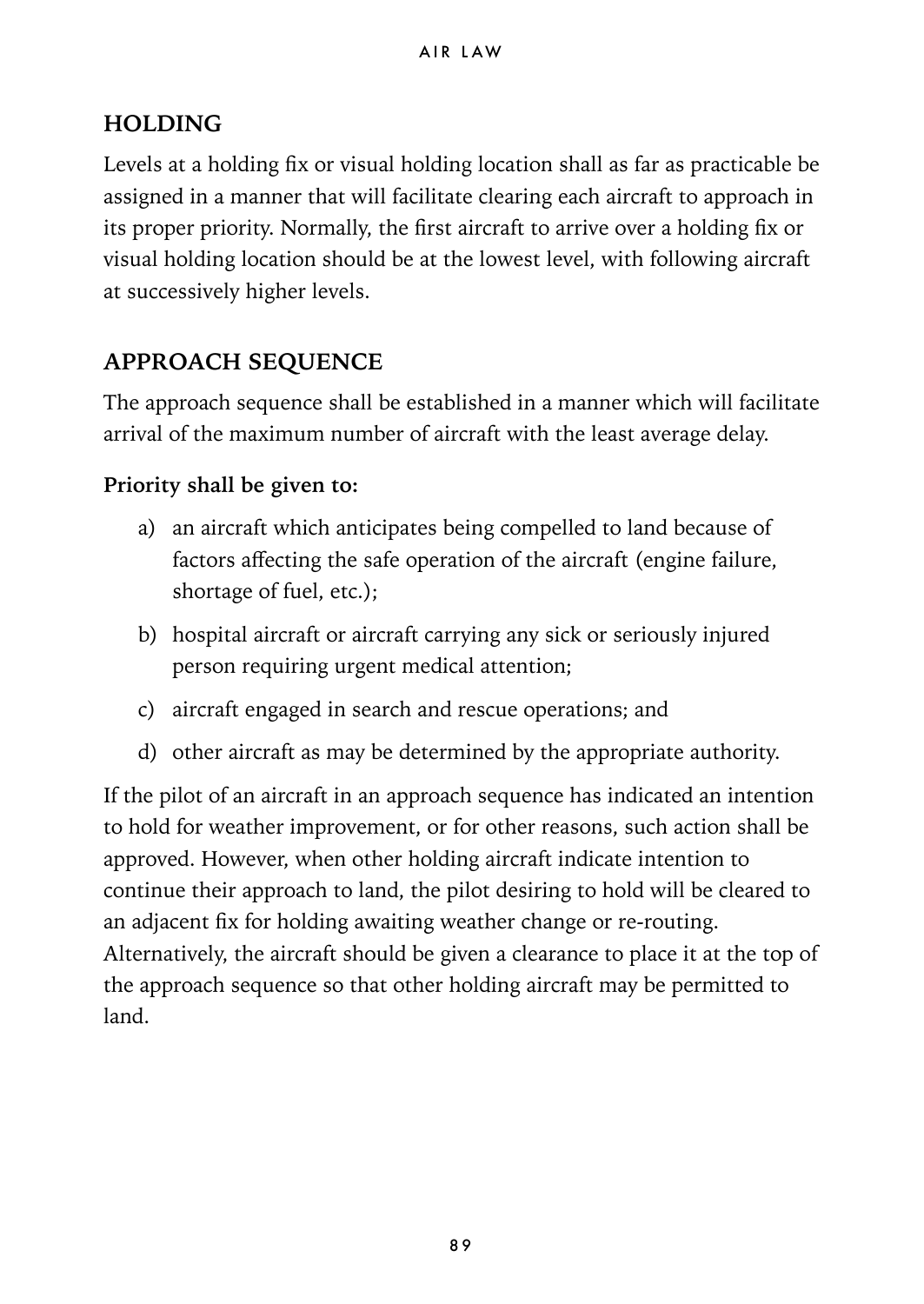### **EXPECTED APPROACH TIME**

An expected approach time shall be determined for an arriving aircraft that will be subjected to a delay of 10 minutes or more. The expected approach time shall be transmitted to the aircraft as soon as practicable and preferably not later than at the commencement of its initial descent from cruising level. A revised expected approach time shall be transmitted to the aircraft without delay whenever it differs from that previously transmitted by 5 minutes or more.

Concerning a flight plan, if the average true airspeed at cruising level between reporting points varies or is expected to vary by  $+/- 5\%$  of the true air speed, from that given in the flight plan, the appropriate air traffic services unit shall be so informed.

### **DEPARTING AIRCRAFT**

The minimum separation between departing aircraft is two minutes if they follow the same track, or one minute if the tracks diverge by 45°.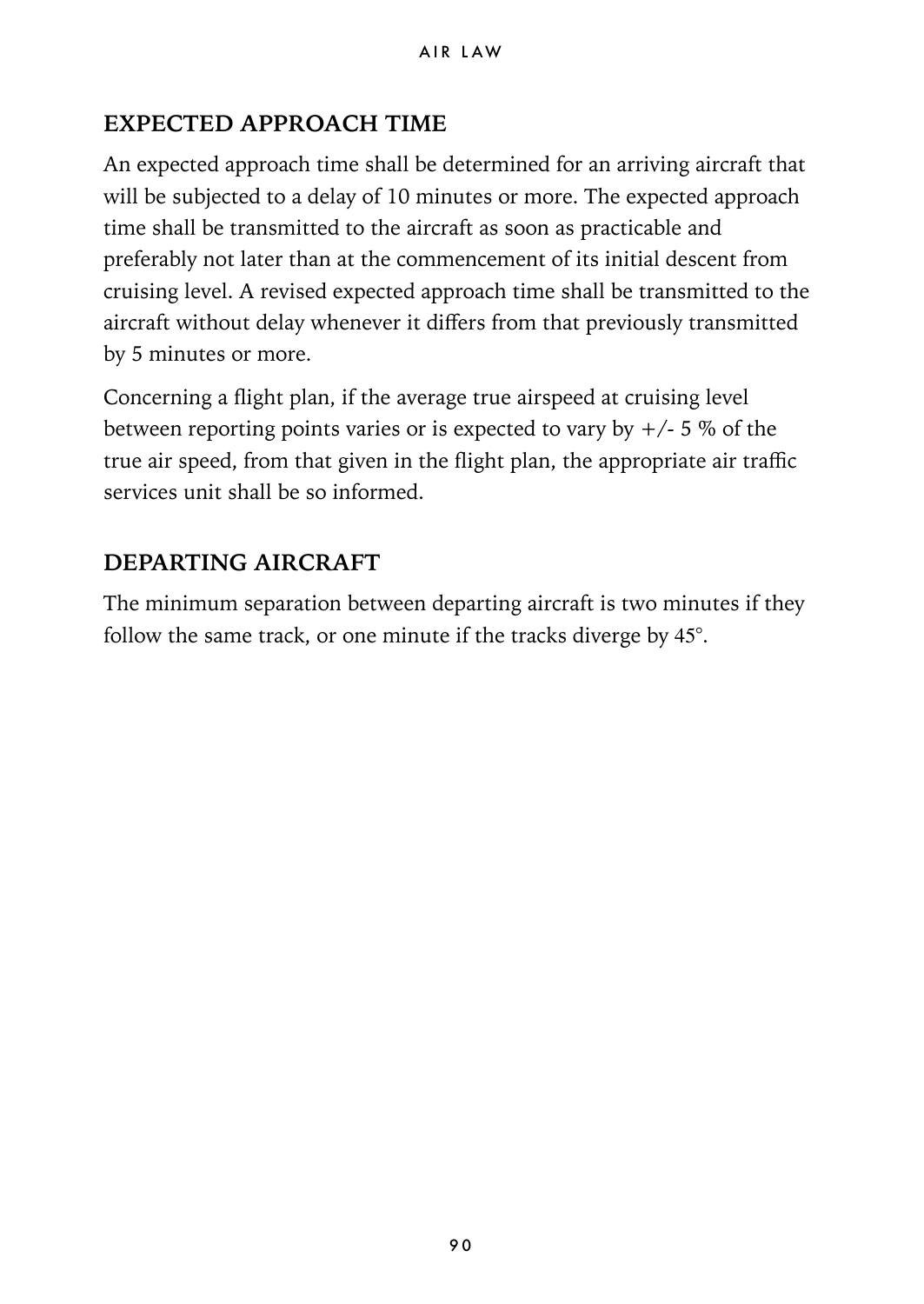### **DEPARTING FROM ARRIVING AIRCRAFT**

If an arriving aircraft is making a complete instrument approach, a departing aircraft may take off in any direction until an arriving aircraft has started its procedure turn or base turn leading to final approach or in a direction which is different by at least 45 degrees from the reciprocal of the direction of approach after the arriving aircraft has started procedure turn or base turn leading to final approach, provided that the take-off will be made at least 3 minutes before the arriving aircraft is estimated to be over the beginning of the instrument runway.



*Departing from arriving aircraft*

### **ESSENTIAL TRAFFIC INFORMATION**

Essential traffic is that controlled traffic to which the provision of separation by ATC is applicable, but which, in relation to a particular controlled flight is not, or will not be, separated from other controlled traffic by the appropriate separation minimum.

Essential traffic information shall be given to controlled flights concerned whenever they constitute essential traffic to each other.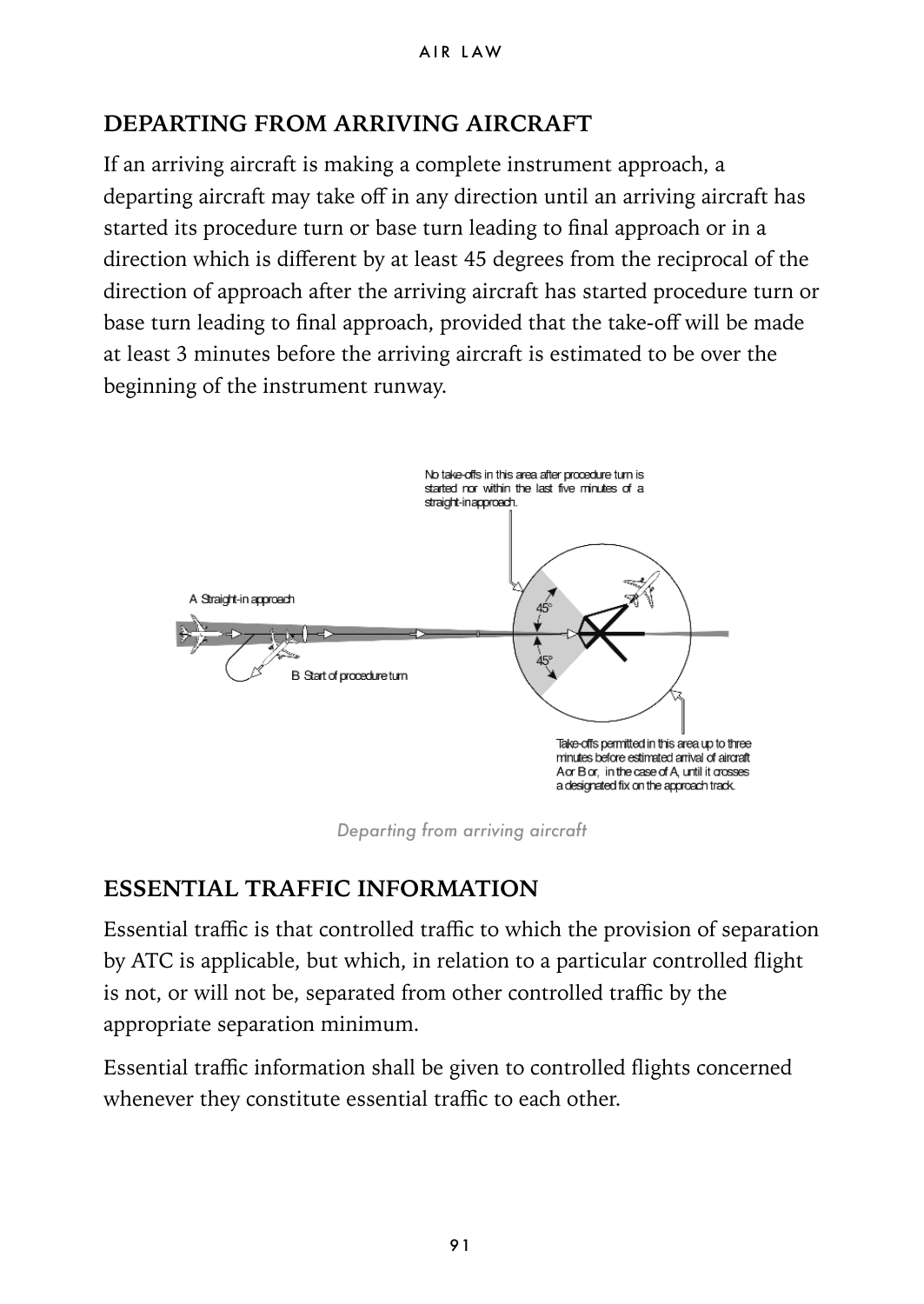#### **REDUCTION IN SEPARATION MINIMA (RADAR)**

When approved by the authorities and in specific circumstances, the radar separation may be reduced to 5 NM.

When radar capabilities permit, it may be reduced to 3 NM.

When two or more aircraft are on the same localizer course and within 10 NM of the runway threshold, the separation may be reduced to 2.5 NM.

If simultaneous parallel approaches are in use and the aircraft are on adjacent localizer courses the separation may be reduced to 2 NM.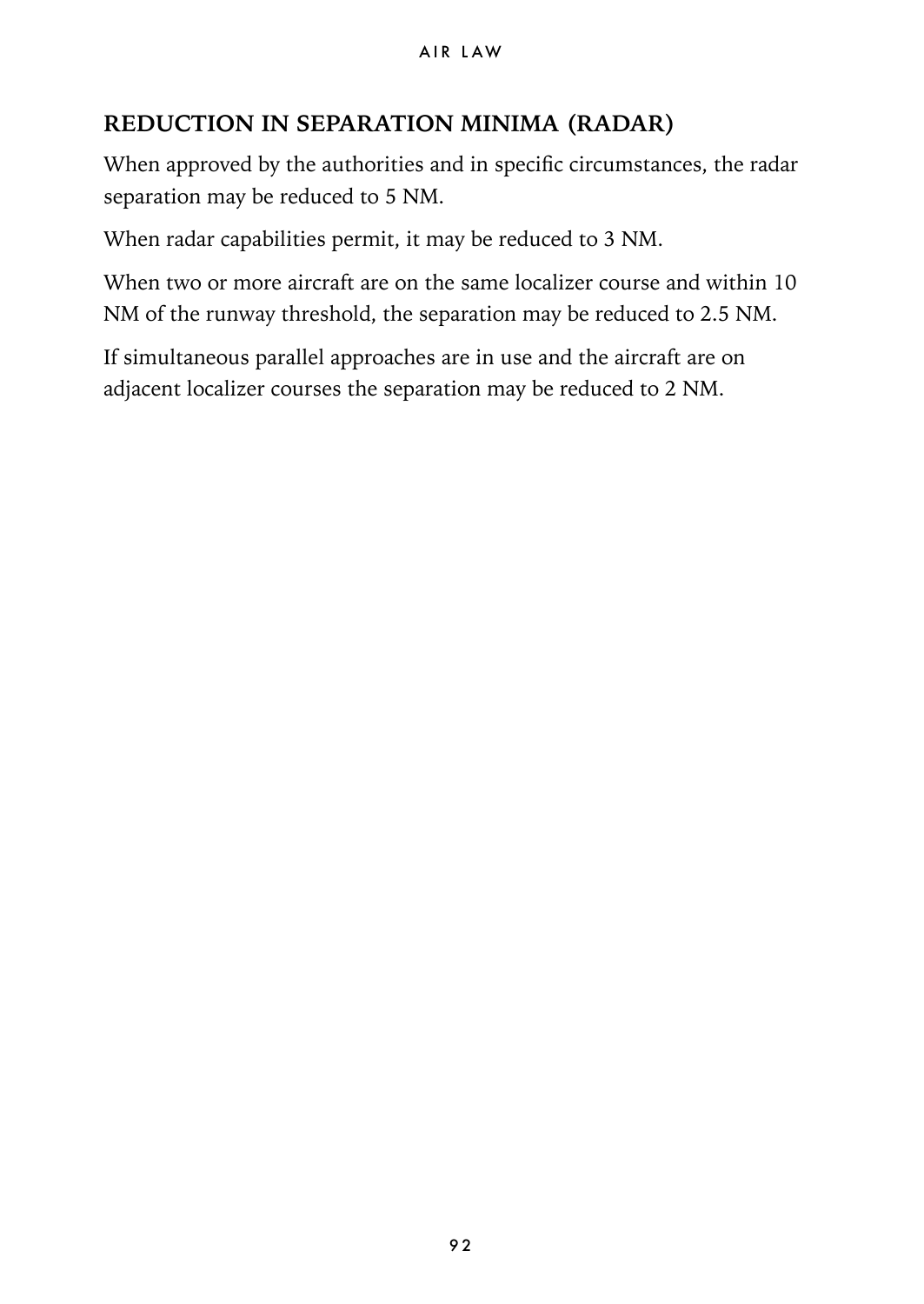### **WAKE TURBULENCE SEPARATION MINIMAS**

#### **CATEGORIES**

Wake turbulence separation minima shall be based on a grouping of aircraft types into three categories according to the maximum certificated take-off mass as follows:

- a) HEAVY  $(H)$  all aircraft types of 136000 kg or more;
- b) MEDIUM  $(M)$  aircraft types less than 136000 kg but more than 7000 kg; and
- c) LIGHT  $(L)$  aircraft types of 7000 kg or less.

Helicopters should be kept well clear of light aircraft when hovering or while air taxiing.

#### **RADAR WAKE TURBULENCE SEPARATION MINIMA**

Because the position of the aircraft is known to the controller, the required separation for wake turbulence in a radar environment is expressed in distance.

The criteria apply where the category of the following aircraft is lighter than the preceding aircraft (except for the heavy/heavy case).

| Leading aircraft | Following aircraft | Separation |
|------------------|--------------------|------------|
| Heavy            | Heavy              | 4 NM       |
| Heavy            | Medium             | 5 NM       |
| Heavy            | Light              | 6 NM       |
| Medium           | Light              | 5 NM       |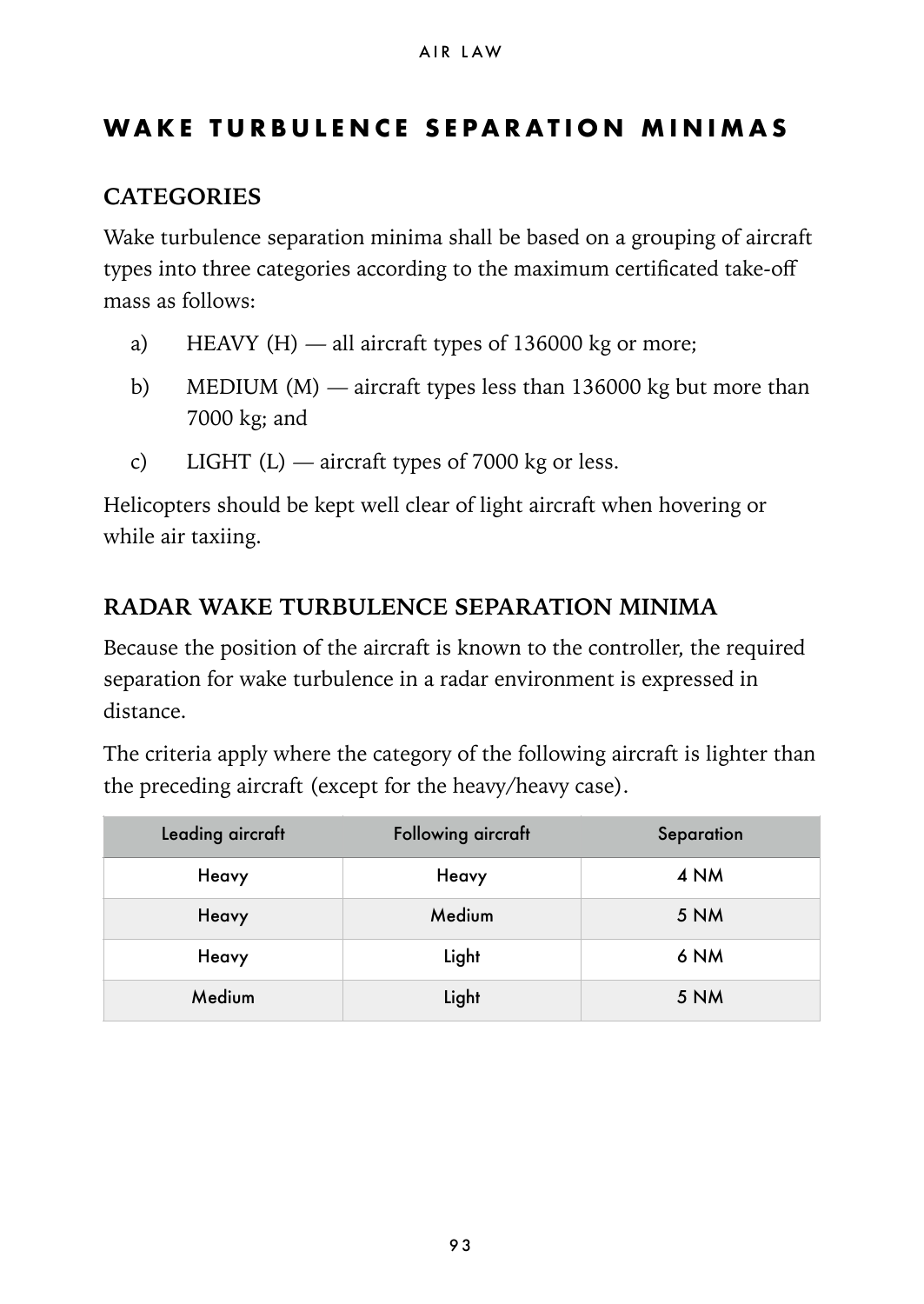### **NON-RADAR WAKE-TURBULENCE SEPARATION MINIMA**

Note that the following wake turbulence-separation minimas are procedural, e.g., non-radar. Your position can not be confirmed to the controller.

Although emphasized in the text, you should also note that they are only applicable when the following aircraft is LIGHTER than the preceding aircraft.

#### **Arriving aircraft**

The following minima shall be applied to aircraft landing behind a HEAVY or a MEDIUM aircraft:

- a) MEDIUM aircraft behind HEAVY aircraft 2 minutes;
- b) LIGHT aircraft behind a HEAVY or MEDIUM aircraft 3 minutes.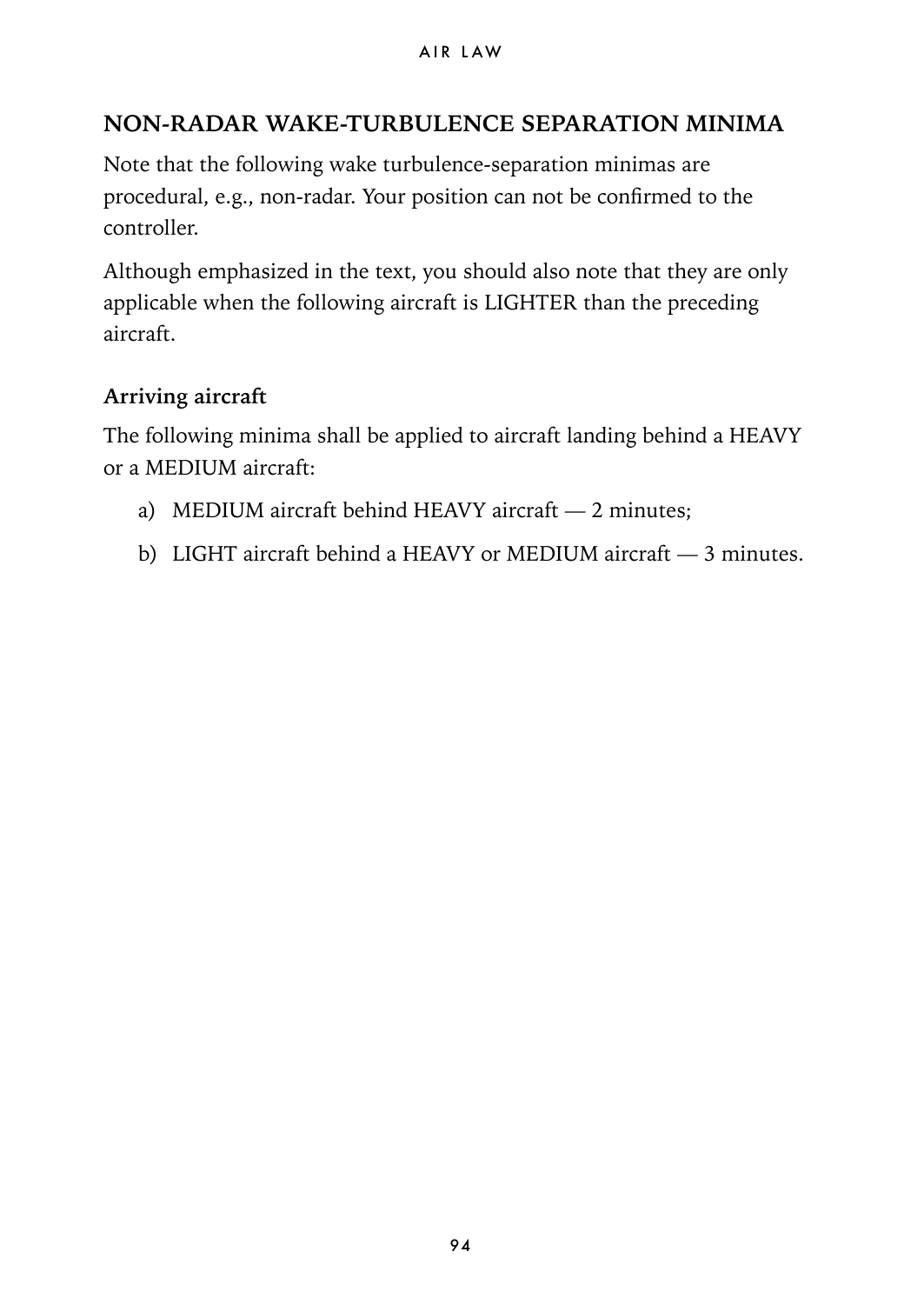#### **Departing aircraft - using the whole runway**

A minimum separation of 2 minutes shall be applied between a LIGHT or MEDIUM aircraft taking off behind a HEAVY aircraft or a LIGHT aircraft taking off behind a MEDIUM aircraft when the aircraft are using:

- a) the same runway;
- b) parallel runways separated by less than 760 m;
- c) crossing runways if the projected flight path of the second aircraft will cross the projected flight path of the first aircraft at the same altitude or less than 1000 ft below;
- d) parallel runways separated by 760 m or more, if the projected flight path of the second aircraft will cross the projected flight path of the first aircraft at the same altitude or less than 1000 ft below the heavier.



*Left: Two-minute separation for following aircraft Right: Two-minute wake turbulence separation for crossing aircraft*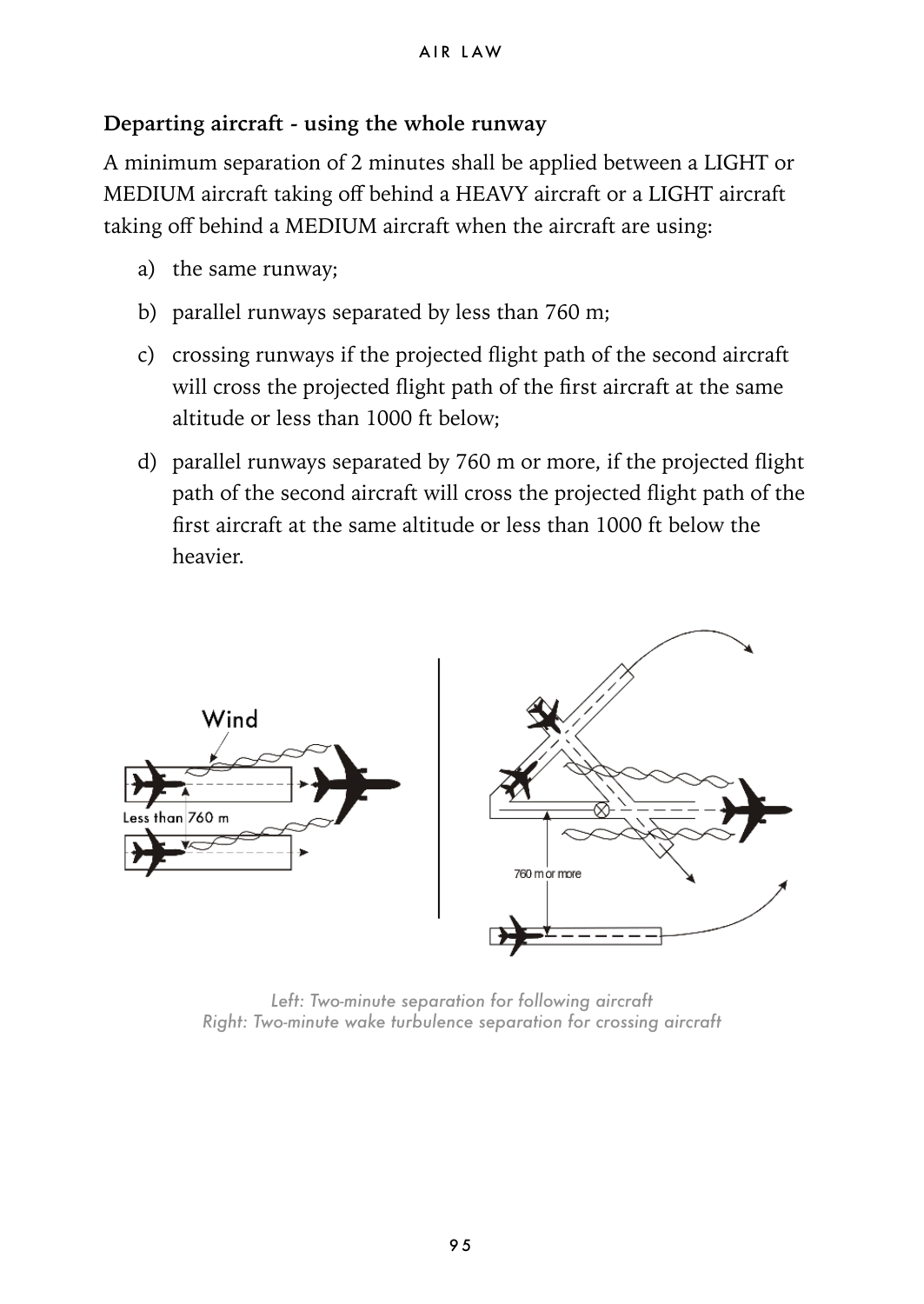#### **Departing aircraft - using an intermediate part of the runway**

A separation minimum of 3 minutes shall be applied between a LIGHT or MEDIUM aircraft when taking off behind a HEAVY aircraft or a LIGHT aircraft when taking off behind a MEDIUM aircraft from:

a) an intermediate part of the same runway; or

b) an intermediate part of a parallel runway separated by less than 760 m.



*Three-minute wake turbulence separation for following aircraft*